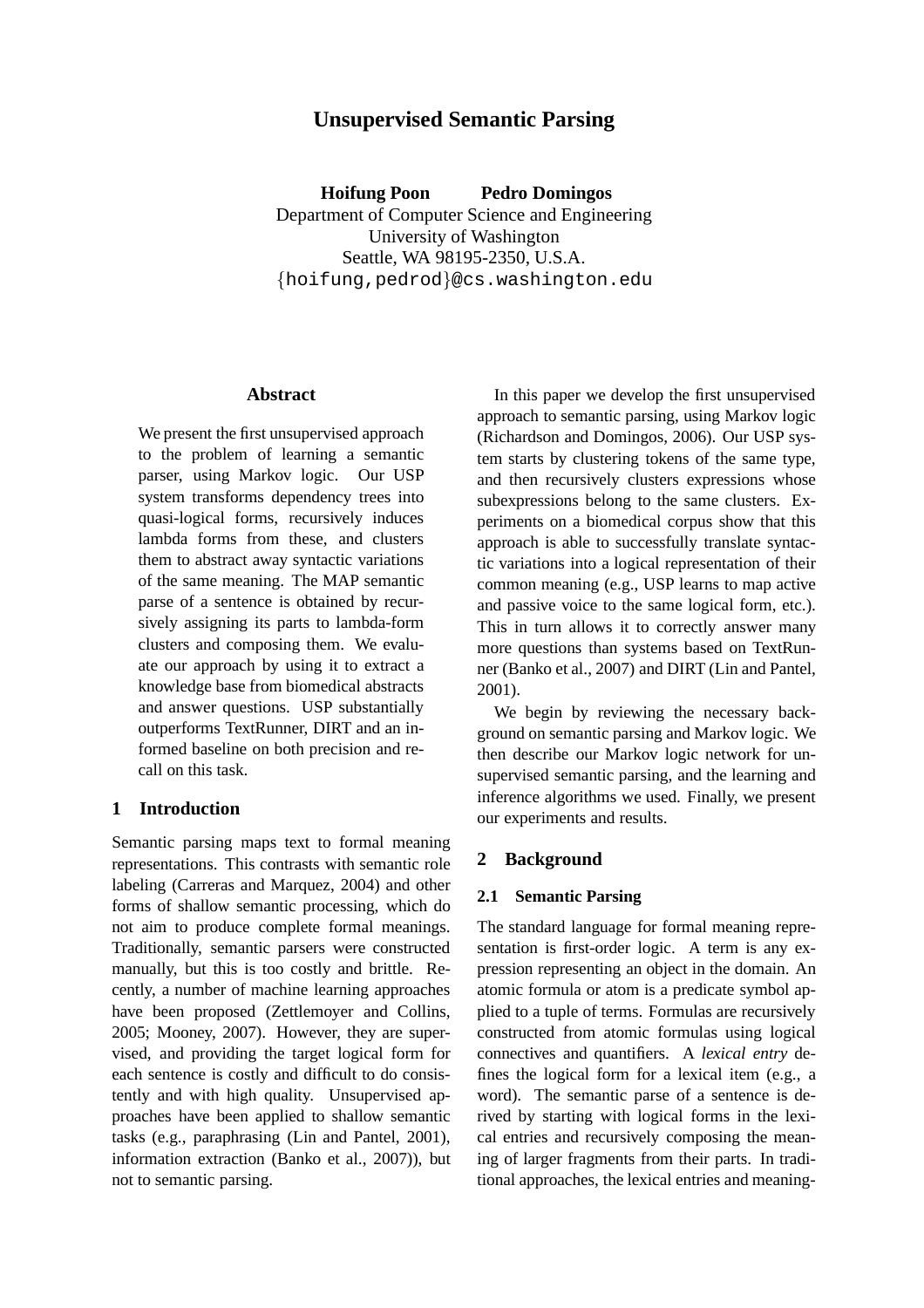composition rules are both manually constructed. Below are sample rules in a definite clause grammar (DCG) for parsing the sentence: "Utah borders Idaho".

$$
Verb[\lambda y \lambda x. borders(x, y)] \rightarrow borders
$$
  
\n
$$
NP[Utah] \rightarrow Utah
$$
  
\n
$$
NP[Idaho] \rightarrow Idaho
$$
  
\n
$$
VP[rel(obj)] \rightarrow Verb[rel] \quad NP[obj]
$$
  
\n
$$
S[rel(obj)] \rightarrow NP[obj] \quad VP[rel]
$$

The first three lines are lexical entries. They are fired upon seeing the individual words. For example, the first rule applies to the word "borders" and generates syntactic category *Verb* with the meaning  $\lambda y \lambda x.$ borders $(x, y)$  that represents the nextto relation. Here, we use the standard lambdacalculus notation, where  $\lambda y \lambda x.$ borders(x, y) represents a function that is true for any  $(x, y)$ pair such that borders $(x, y)$  holds. The last two rules compose the meanings of sub-parts into that of the larger part. For example, after the first and third rules are fired, the fourth rule fires and generates  $VP[\lambda y \lambda x.$ borders $(x, y)$ (Idaho)]; this meaning simplifies to  $\lambda$ x.borders(x, Idaho) by the  $\lambda$ -reduction rule, which substitutes the argument for a variable in a functional application.

A major challenge to semantic parsing is syntactic variations of the same meaning, which abound in natural languages. For example, the aforementioned sentence can be rephrased as "Utah is next to Idaho,""Utah shares a border with Idaho," etc. Manually encoding all these variations into the grammar is tedious and error-prone. Supervised semantic parsing addresses this issue by learning to construct the grammar automatically from sample meaning annotations (Mooney, 2007). Existing approaches differ in the meaning representation languages they use and the amount of annotation required. In the approach of Zettlemoyer and Collins (2005), the training data consists of sentences paired with their meanings in lambda form. A probabilistic combinatory categorial grammar (PCCG) is learned using a loglinear model, where the probability of the final logical form L and meaning-derivation tree T conditioned on the sentence S is  $P(L, T|S)$  = 1  $\frac{1}{Z}$  exp  $(\sum_i w_i f_i(L, T, S))$ . Here Z is the normalization constant and  $f_i$  are the feature functions with weights  $w_i$ . Candidate lexical entries are generated by a domain-specific procedure based on the target logical forms.

The major limitation of supervised approaches is that they require meaning annotations for example sentences. Even in a restricted domain, doing this consistently and with high quality requires nontrivial effort. For unrestricted text, the complexity and subjectivity of annotation render it essentially infeasible; even pre-specifying the target predicates and objects is very difficult. Therefore, to apply semantic parsing beyond limited domains, it is crucial to develop unsupervised methods that do not rely on labeled meanings.

In the past, unsupervised approaches have been applied to some semantic tasks, but not to semantic parsing. For example, DIRT (Lin and Pantel, 2001) learns paraphrases of binary relations based on distributional similarity of their arguments; TextRunner (Banko et al., 2007) automatically extracts relational triples in open domains using a self-trained extractor; SNE applies relational clustering to generate a semantic network from TextRunner triples (Kok and Domingos, 2008). While these systems illustrate the promise of unsupervised methods, the semantic content they extract is nonetheless shallow and does not constitute the complete formal meaning that can be obtained by a semantic parser.

Another issue is that existing approaches to semantic parsing learn to parse syntax and semantics together.<sup>1</sup> The drawback is that the complexity in syntactic processing is coupled with semantic parsing and makes the latter even harder. For example, when applying their approach to a different domain with somewhat less rigid syntax, Zettlemoyer and Collins (2007) need to introduce new combinators and new forms of candidate lexical entries. Ideally, we should leverage the enormous progress made in syntactic parsing and generate semantic parses directly from syntactic analysis.

## **2.2 Markov Logic**

In many NLP applications, there exist rich relations among objects, and recent work in statistical relational learning (Getoor and Taskar, 2007) and structured prediction (Bakir et al., 2007) has shown that leveraging these can greatly improve accuracy. One of the most powerful representations for this is Markov logic, which is a probabilistic extension of first-order logic (Richardson and Domingos, 2006). Markov logic makes it

<sup>&</sup>lt;sup>1</sup>The only exception that we are aware of is Ge and Mooney (2009).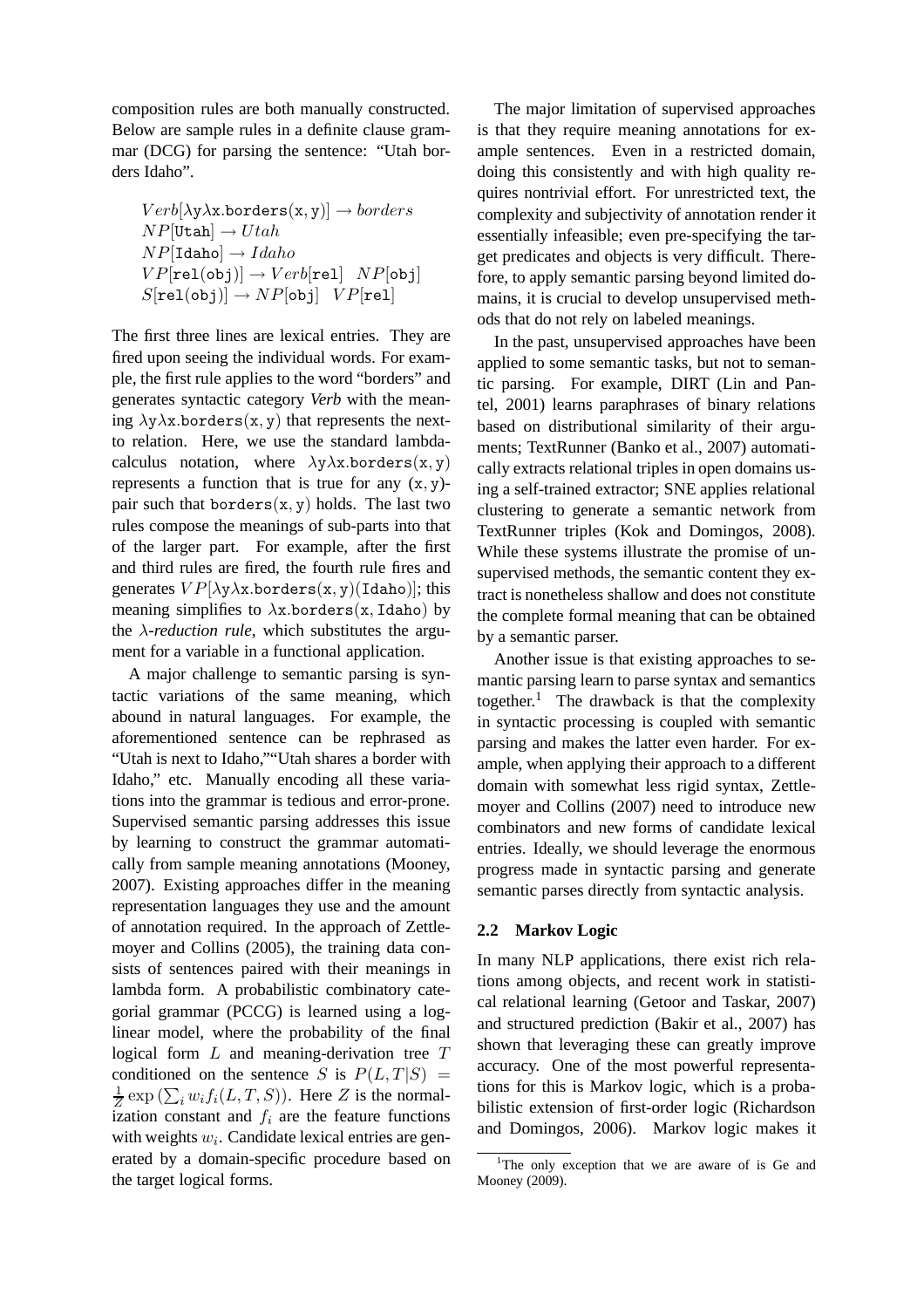possible to compactly specify probability distributions over complex relational domains, and has been successfully applied to unsupervised coreference resolution (Poon and Domingos, 2008) and other tasks. A *Markov logic network (MLN)* is a set of weighted first-order clauses. Together with a set of constants, it defines a Markov network with one node per ground atom and one feature per ground clause. The weight of a feature is the weight of the first-order clause that originated it. The probability of a state  $x$  in such a network is given by the log-linear model  $P(x) =$ 1  $\frac{1}{Z}$  exp  $(\sum_i w_i n_i(x))$ , where Z is a normalization constant,  $w_i$  is the weight of the *i*th formula, and  $n_i$  is the number of satisfied groundings.

## **3 Unsupervised Semantic Parsing with Markov Logic**

Unsupervised semantic parsing (**USP**) rests on three key ideas. First, the target predicate and object constants, which are pre-specified in supervised semantic parsing, can be viewed as clusters of syntactic variations of the same meaning, and can be learned from data. For example, borders represents the next-to relation, and can be viewed as the cluster of different forms for expressing this relation, such as "borders", "is next to", "share the border with"; Utah represents the state of Utah, and can be viewed as the cluster of "Utah", "the beehive state", etc.

Second, the identification and clustering of candidate forms are integrated with the learning for meaning composition, where forms that are used in composition with the same forms are encouraged to cluster together, and so are forms that are composed of the same sub-forms. This amounts to a novel form of relational clustering, where clustering is done not just on fixed elements in relational tuples, but on arbitrary forms that are built up recursively.

Third, while most existing approaches (manual or supervised learning) learn to parse both syntax and semantics, unsupervised semantic parsing starts directly from syntactic analyses and focuses solely on translating them to semantic content. This enables us to leverage advanced syntactic parsers and (indirectly) the available rich resources for them. More importantly, it separates the complexity in syntactic analysis from the semantic one, and makes the latter much easier to perform. In particular, meaning composition does not require domain-specific procedures for generating candidate lexicons, as is often needed by supervised methods.

The input to our USP system consists of dependency trees of training sentences. Compared to phrase-structure syntax, dependency trees are the more appropriate starting point for semantic processing, as they already exhibit much of the relation-argument structure at the lexical level.

USP first uses a deterministic procedure to convert dependency trees into quasi-logical forms (QLFs). The QLFs and their sub-formulas have natural lambda forms, as will be described later. Starting with clusters of lambda forms at the atom level, USP recursively builds up clusters of larger lambda forms. The final output is a probability distribution over lambda-form clusters and their compositions, as well as the MAP semantic parses of training sentences.

In the remainder of the section, we describe the details of USP. We first present the procedure for generating QLFs from dependency trees. We then introduce their lambda forms and clusters, and show how semantic parsing works in this setting. Finally, we present the Markov logic network (MLN) used by USP. In the next sections, we present efficient algorithms for learning and inference with this MLN.

## **3.1 Derivation of Quasi-Logical Forms**

A *dependency tree* is a tree where nodes are words and edges are dependency labels. To derive the QLF, we convert each node to an unary atom with the predicate being the lemma plus POS tag (below, we still use the word for simplicity), and each edge to a binary atom with the predicate being the dependency label. For example, the node for Utah becomes Utah $(n_1)$  and the subject dependency becomes  $n \text{subj}(n1, n2)$ . Here, the  $n_i$  are Skolem constants indexed by the nodes. The QLF for a sentence is the conjunction of the atoms for the nodes and edges, e.g., the sentence above will become borders $(n_1) \wedge$ Utah $(n_2) \wedge$ Idaho $(n_3) \wedge$  $nsubj(n_1, n_2) \wedge dobj(n_1, n_3).$ 

## **3.2 Lambda-Form Clusters and Semantic Parsing in USP**

Given a QLF, a relation or an object is represented by the conjunction of a subset of the atoms. For example, the next-to relation is represented by borders( $n_1$ )  $\land$  nsubj( $n_1, n_2$ )  $\land$  dobj( $n_1, n_3$ ), and the states of Utah and Idaho are represented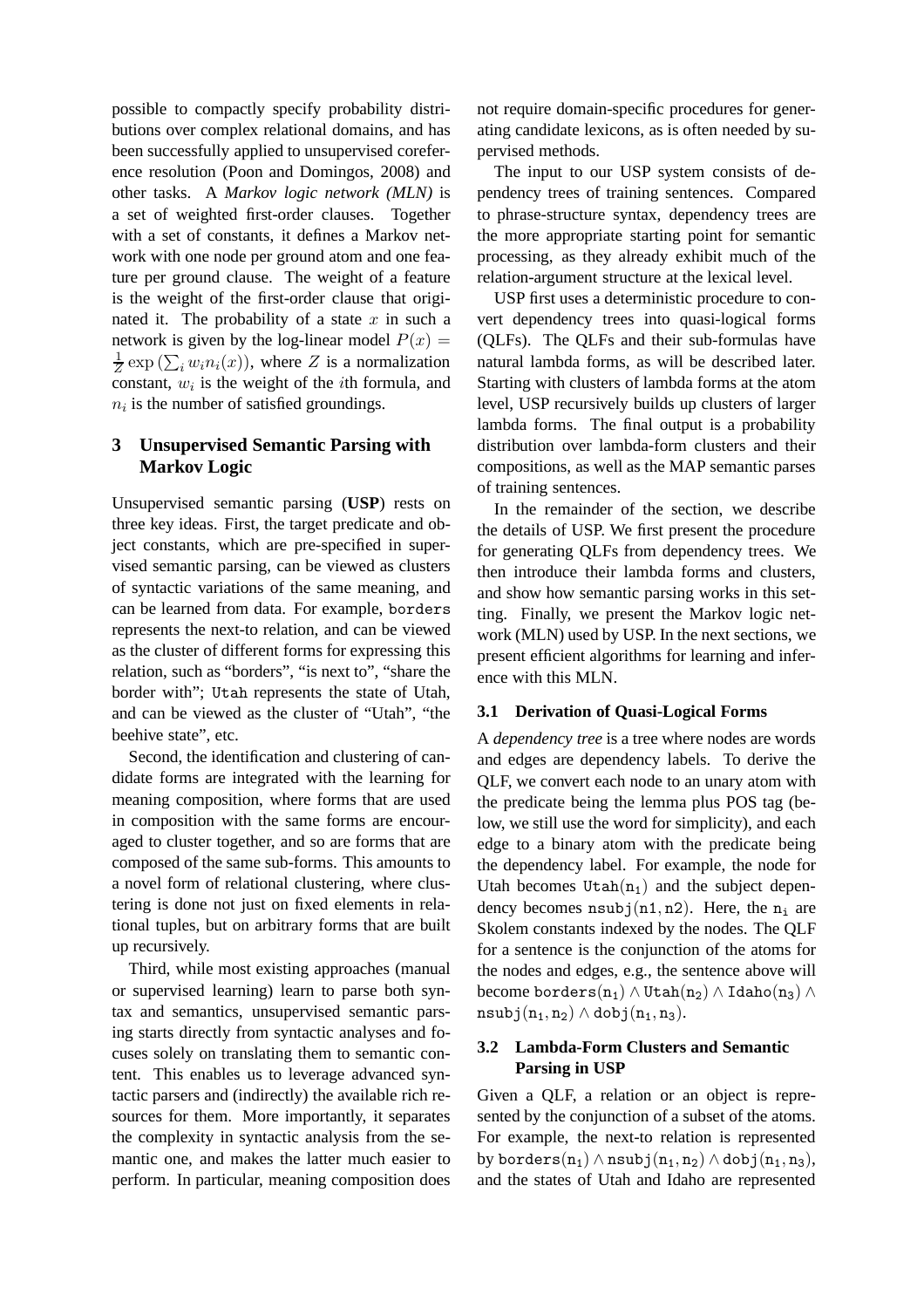by Utah $(n_2)$  and Idaho $(n_3)$ . The meaning composition of two sub-formulas is simply their conjunction. This allows the maximum flexibility in learning. In particular, lexical entries are no longer limited to be adjacent words as in Zettlemoyer and Collins (2005), but can be arbitrary fragments in a dependency tree.

For every sub-formula  $F$ , we define a corresponding lambda form that can be derived by replacing every Skolem constant  $n_i$  that does not appear in any unary atom in  $F$  with a unique lambda variable  $x_i$ . Intuitively, such constants represent objects introduced somewhere else (by the unary atoms containing them), and correspond to the arguments of the relation represented by  $F$ . For example, the lambda form for borders( $n_1$ )  $\land$  nsubj( $n_1, n_2$ )  $\land$  dobj( $n_1, n_3$ ) is  $\lambda x_2 \lambda x_3$ . borders(n<sub>1</sub>)  $\wedge$  nsubj(n<sub>1</sub>, x<sub>2</sub>)  $\wedge$  $dobj(n_1, x_3)$ .

Conceptually, a lambda-form cluster is a set of semantically interchangeable lambda forms. For example, to express the meaning that Utah borders Idaho, we can use any form in the cluster representing the next-to relation (e.g., "borders", "shares a border with"), any form in the cluster representing the state of Utah (e.g., "the beehive state"), and any form in the cluster representing the state of Idaho (e.g., "Idaho"). Conditioned on the clusters, the choices of individual lambda forms are independent of each other.

To handle variable number of arguments, we follow Davidsonian semantics and further decompose a lambda form into the *core form*, which does not contain any lambda variable (e.g., borders $(n_1)$ ), and the *argument forms*, which contain a single lambda variable (e.g.,  $\lambda$ x<sub>2</sub>.nsubj(n<sub>1</sub>, x<sub>2</sub>) and  $\lambda$ x<sub>3</sub>.dobj(n<sub>1</sub>, x<sub>3</sub>)). Each lambda-form cluster may contain some number of *argument types*, which cluster distinct forms of the same argument in a relation. For example, in Stanford dependencies, the object of a verb uses the dependency dobj in the active voice, but nsubjpass in passive.

Lambda-form clusters abstract away syntactic variations of the same meaning. Given an instance of cluster T with arguments of argument types  $A_1, \dots, A_k$ , its *abstract lambda form* is given by  $\lambda x_1 \cdots \lambda x_k$ .  $T(n) \wedge \bigwedge_{i=1}^k A_i(n, x_i)$ .

Given a sentence and its QLF, semantic parsing amounts to partitioning the atoms in the QLF, dividing each part into core form and argument

forms, and then assigning each form to a cluster or an argument type. The final logical form is derived by composing the abstract lambda forms of the parts using the  $\lambda$ -reduction rule.<sup>2</sup>

## **3.3 The USP MLN**

Formally, for a QLF  $Q$ , a semantic parse  $L$  partitions Q into parts  $p_1, p_2, \dots, p_n$ ; each part p is assigned to some lambda-form cluster c, and is further partitioned into core form f and argument forms  $f_1, \dots, f_k$ ; each argument form is assigned to an argument type a in c. The USP MLN defines a joint probability distribution over  $Q$  and  $L$ by modeling the distributions over forms and arguments given the cluster or argument type.

Before presenting the predicates and formulas in our MLN, we should emphasize that they should not be confused with the atoms and formulas in the QLFs, which are represented by reified constants and variables.

To model distributions over lambda forms, we introduce the predicates  $Form(p, f!)$  and  $ArgForm(p, i, f!)$ , where p is a part, i is the index of an argument, and f is a QLF subformula. Form $(p, f)$  is true iff part p has core form f, and  $ArgForm(p, i, f)$  is true iff the ith argument in p has form  $f^3$ . The " $f!$ " notation signifies that each part or argument can have only one form.

To model distributions over arguments, we introduce three more predicates:  $ArgType(p, i, a!)$ signifies that the ith argument of p is assigned to argument type a;  $Arg(p, i, p')$  signifies that the ith argument of p is  $p'$ ; Number(p, a, n) signifies that there are n arguments of p that are assigned to type a. The truth value of Number $(p, a, n)$  is determined by the ArgType atoms.

Unsupervised semantic parsing can be captured by four formulas:

$$
p \in +c \wedge \texttt{Form}(p, +f) \\ \texttt{ArgType}(p, i, +a) \wedge \texttt{ArgForm}(p, i, +f) \\ \texttt{Arg}(p, i, p') \wedge \texttt{ArgType}(p, i, +a) \wedge p' \in +c' \\ \texttt{Number}(p, +a, +n) \\
$$

All free variables are implicitly universally quantified. The "+" notation signifies that the MLN contains an instance of the formula, with a separate weight, for each value combination of the

<sup>&</sup>lt;sup>2</sup>Currently, we do not handle quantifier scoping or semantics for specific closed-class words such as determiners. These will be pursued in future work.

<sup>&</sup>lt;sup>3</sup>There are hard constraints to guarantee that these assignments form a legal partition. We omit them for simplicity.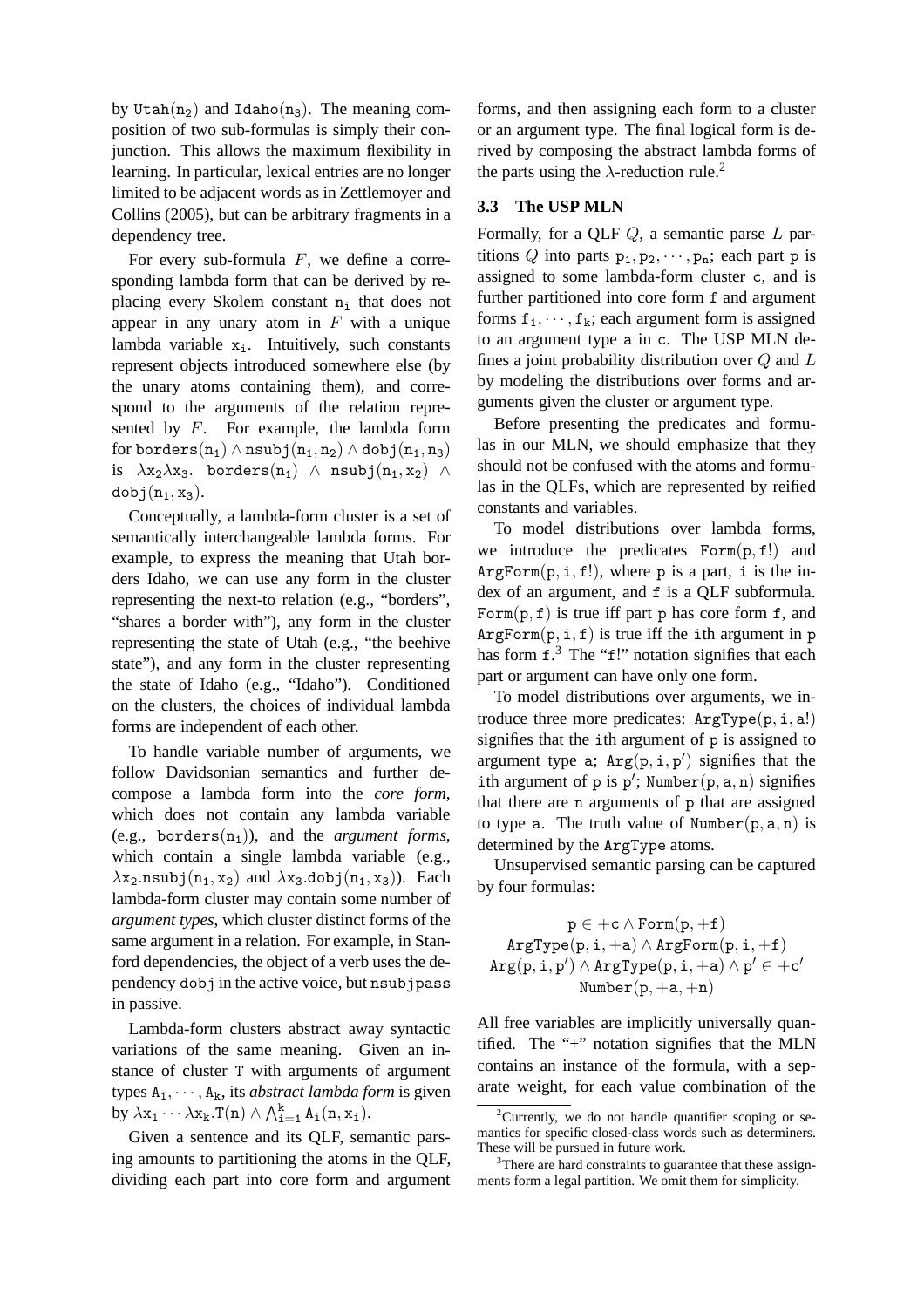variables with a plus sign. The first formula models the mixture of core forms given the cluster, and the others model the mixtures of argument forms, argument clusters, and argument numbers, respectively, given the argument type.

To encourage clustering and avoid overfitting, we impose an exponential prior with weight  $\alpha$  on the number of parameters.<sup>4</sup>

The MLN above has one problem: it often clusters expressions that are semantically opposite. For example, it clusters antonyms like "elderly/young", "mature/immature". This issue also occurs in other semantic-processing systems (e.g., DIRT). In general, this is a difficult open problem that only recently has started to receive some attention (Mohammad et al., 2008). Resolving this is not the focus of this paper, but we describe a general heuristic for fixing this problem. We observe that the problem stems from the lack of negative features for discovering meanings in contrast. In natural languages, parallel structures like conjunctions are one such feature.<sup>5</sup> We thus introduce an exponential prior with weight  $\beta$  on the number of conjunctions where the two conjunctive parts are assigned to the same cluster. To detect conjunction, we simply used the Stanford dependencies that begin with "conj". This proves very effective, fixing the majority of the errors in our experiments.

## **4 Inference**

Given a sentence and the quasi-logical form Q derived from its dependency tree, the conditional probability for a semantic parse  $L$  is given by  $Pr(L|Q) \propto \exp(\sum_i w_i n_i(L,Q))$ . The MAP semantic parse is simply  $\arg \max_{L} \sum_{i} w_i n_i(L, Q)$ . Enumerating all  $L$ 's is intractable. It is also unnecessary, since most partitions will result in parts whose lambda forms have no cluster they can be assigned to. Instead, USP uses a greedy algorithm to search for the MAP parse. First we introduce some definitions: a partition is called λ*-reducible from* p if it can be obtained from the current partition by recursively  $\lambda$ -reducing the part containing p with one of its arguments; such a partition is  $\mathbf{A}$ **Algorithm 1 USD Dense** $(MIN \cap \mathbf{F})$ 

| AIgoriumi I USF-Parse( <i>MLI</i> V, <i>QLF</i> )     |
|-------------------------------------------------------|
| Form parts for individual atoms in $QLF$ and as-      |
| sign each to its most probable cluster                |
| repeat                                                |
| for all parts p in the current partition do           |
| for all partitions that are $\lambda$ -reducible from |
| p and feasible <b>do</b>                              |
| Find the most probable cluster and argu-              |
| ment type assignments for the new part                |
| and its arguments                                     |
| end for                                               |
| end for                                               |
| Change to the new partition and assignments           |
| with the highest gain in probability                  |
| <b>until</b> none of these improve the probability    |
| return current partition and assignments              |

called *feasible* if the core form of the new part is contained in some cluster. For example, consider the QLF of "Utah borders Idaho" and assume that the current partition is  $\lambda$ x<sub>2</sub>x<sub>3</sub>.borders(n<sub>1</sub>) ∧  $nsubj(n_1, x_2)$   $\wedge$  dobj $(n_1, x_3)$ , Utah $(n_2)$ , Idaho( $n_3$ ). Then the following partition is λ-reducible from the first part in the above partition:  $\lambda$ x<sub>3</sub>.borders(n<sub>1</sub>)  $\wedge$  nsubj(n<sub>1</sub>, n<sub>2</sub>)  $\wedge$ Utah $(n_2) \wedge$  dobj $(n_1, x_3)$ , Idaho $(n_3)$ . Whether this new partition is feasible depends on whether the core form of the new part  $\lambda$ x<sub>3</sub>.borders(n<sub>1</sub>) ∧ nsubj $(n_1, n_2) \wedge$  Utah $(n_2) \wedge$  dobj $(n_1, x_3)$  (i.e. borders(n<sub>1</sub>)  $\land$  nsubj(n<sub>1</sub>, n<sub>2</sub>)  $\land$  Utah(n<sub>2</sub>)) is contained in some lambda-form cluster.

Algorithm 1 gives pseudo-code for our algorithm. Given part p, finding partitions that are  $\lambda$ reducible from p and feasible can be done in time  $O(ST)$ , where S is the size of the clustering in the number of core forms and  $T$  is the maximum number of atoms in a core form. We omit the proof here but point out that it is related to the unordered subtree matching problem which can be solved in linear time (Kilpelainen, 1992). Inverted indexes (e.g., from p to eligible core forms) are used to further improve the efficiency. For a new part p and a cluster that contains  $p$ 's core form, there are  $k^m$ ways of assigning p's  $m$  arguments to the  $k$  argument types of the cluster. For larger  $k$  and  $m$ , this is very expensive. We therefore approximate it by assigning each argument to the best type, independent of other arguments.

This algorithm is very efficient, and is used repeatedly in learning.

<sup>&</sup>lt;sup>4</sup>Excluding weights of  $\infty$  or  $-\infty$ , which signify hard constraints.

 ${}^{5}$ For example, in the sentence "IL-2 inhibits X in A and induces Y in B", the conjunction between "inhibits" and "induces" suggests that they are different. If "inhibits" and "induces" are indeed synonyms, such a sentence will sound awkward and would probably be rephrased as "IL-2 inhibits X in A and Y in B".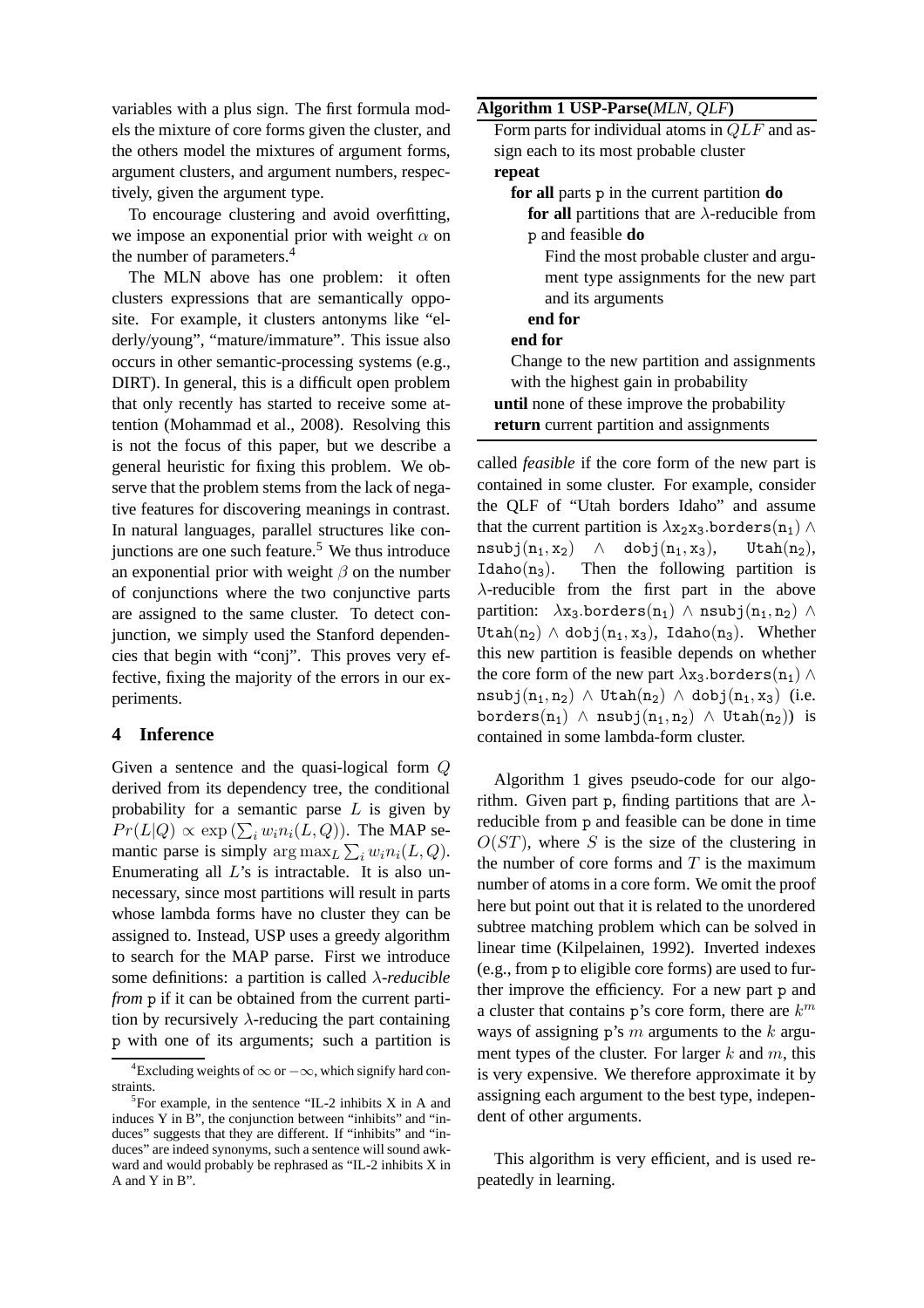#### **5 Learning**

The learning problem in USP is to maximize the log-likelihood of observing the QLFs obtained from the dependency trees, denoted by  $Q$ , summing out the unobserved semantic parses:

$$
L_{\theta}(Q) = \log P_{\theta}(Q)
$$
  
=  $\log \sum_{L} P_{\theta}(Q, L)$ 

Here, L are the semantic parses,  $\theta$  are the MLN parameters, and  $P_{\theta}(Q, L)$  are the completion likelihoods. A serious challenge in unsupervised learning is the identifiability problem (i.e., the optimal parameters are not unique) (Liang and Klein, 2008). This problem is particularly severe for log-linear models with hard constraints, which are common in MLNs. For example, in our USP MLN, conditioned on the fact that  $p \in c$ , there is exactly one value of f that can satisfy the formula  $p \in c \wedge \text{Form}(p, f)$ , and if we add some constant number to the weights of  $p \in c \wedge Form(p, f)$  for all  $f$ , the probability distribution stays the same.<sup>6</sup> The learner can be easily confused by the infinitely many optima, especially in the early stages. To address this problem, we impose local normalization constraints on specific groups of formulas that are mutually exclusive and exhaustive, i.e., in each group, we require that  $\sum_{i=1}^{k} e^{w_i} = 1$ , where  $w_i$ are the weights of formulas in the group. Grouping is done in such a way as to encourage the intended mixture behaviors. Specifically, for the rule  $p \in +c \wedge \text{Form}(p, +f)$ , all instances given a fixed c form a group; for each of the remaining three rules, all instances given a fixed a form a group. Notice that with these constraints the completion likelihood  $P(Q, L)$  can be computed in closed form for any L. In particular, each formula group contributes a term equal to the weight of the currently satisfied formula. In addition, the optimal weights that maximize the completion likelihood  $P(Q, L)$  can be derived in closed form using empirical relative frequencies. E.g., the optimal weight of  $p \in c \wedge \text{Form}(p, f)$  is  $\log(n_{c,f}/n_c)$ , where  $n_{c,f}$  is the number of parts p that satisfy both  $p \in c$  and Form $(p, f)$ , and  $n_c$  is the number of parts p that satisfy  $p \in c$ .<sup>7</sup> We leverage this fact for efficient learning in USP.

## **Algorithm 2 USP-Learn(***MLN, QLFs***)**

| $S^{02}_{02}$                                    |
|--------------------------------------------------|
| Create initial clusters and semantic parses      |
| Merge clusters with the same core form           |
| Agenda $\leftarrow \emptyset$                    |
| repeat                                           |
| for all candidate operations $O$ do              |
| Score $O$ by log-likelihood improvement          |
| <b>if</b> score is above a threshold <b>then</b> |
| Add $O$ to agenda                                |
| end if                                           |
| end for                                          |
| Execute the highest scoring operation $O^*$ in   |
| the agenda                                       |
| Regenerate MAP parses for affected QLFs          |
| and update agenda and candidate operations       |
| <b>until</b> agenda is empty                     |
| return the MLN with learned weights and the      |
| semantic parses                                  |
|                                                  |

Another major challenge in USP learning is the summation in the likelihood, which is over all possible semantic parses for a given dependency tree. Even an efficient sampler like MC-SAT (Poon and Domingos, 2006), as used in Poon & Domingos (2008), would have a hard time generating accurate estimates within a reasonable amount of time. On the other hand, as already noted in the previous section, the lambda-form distribution is generally sparse. Large lambda-forms are rare, as they correspond to complex expressions that are often decomposable into smaller ones. Moreover, while ambiguities are present at the lexical level, they quickly diminish when more words are present. Therefore, a lambda form can usually only belong to a small number of clusters, if not a unique one. We thus simplify the problem by approximating the sum with the mode, and search instead for the L and  $\theta$  that maximize  $\log P_{\theta}(Q, L)$ . Since the optimal weights and log-likelihood can be derived in closed form given the semantic parses  $L$ , we simply search over semantic parses, evaluating them using log-likelihood.

Algorithm 2 gives pseudo-code for our algorithm. The input consists of an MLN without weights and the QLFs for the training sentences. Two operators are used for updating semantic parses. The first is to merge two clusters, denoted by MERGE( $C_1, C_2$ ) for clusters  $C_1, C_2$ , which does the following:

 ${}^{6}$ Regularizations, e.g., Gaussian priors on weights, alleviate this problem by penalizing large weights, but it remains true that weights within a short range are roughly equivalent.

 $7$ To see this, notice that for a given c, the total contribution to the completion likelihood from all groundings in its formula group is  $\sum_{\mathbf{f}} w_{\mathbf{c},\mathbf{f}} n_{\mathbf{c},\mathbf{f}}$ . In addition,  $\sum_{\mathbf{f}} n_{\mathbf{c},\mathbf{f}} = n_{\mathbf{c}}$ 

and there is the local normalization constraint  $\sum_{f} e^{w_{c,f}} = 1$ . The optimal weights  $w_{c,f}$  are easily derived by solving this constrained optimization problem.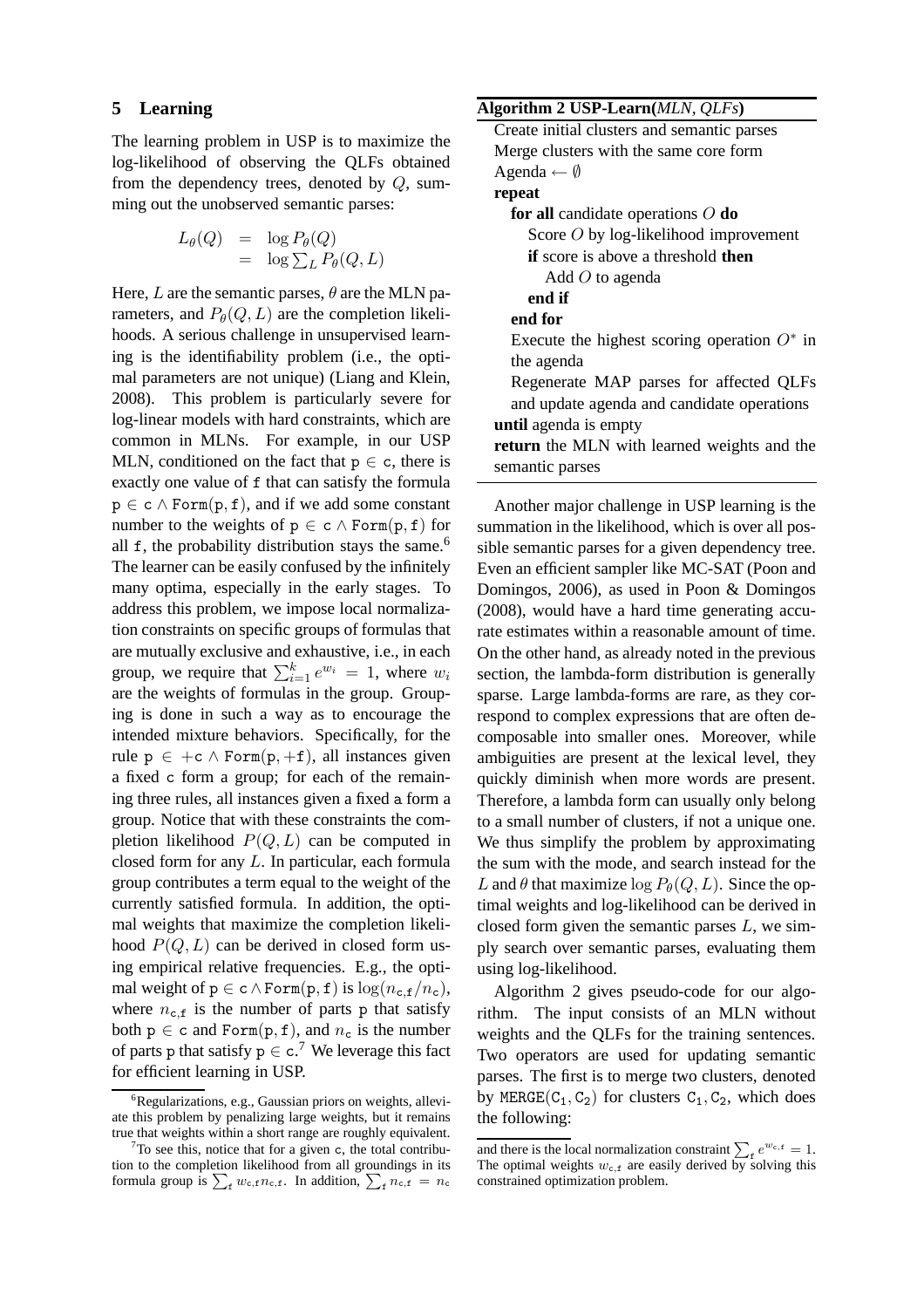- 1. Create a new cluster C and add all core forms in  $C_1$ ,  $C_2$  to  $C$ ;
- 2. Create new argument types for C by merging those in  $C_1$ ,  $C_2$  so as to maximize the loglikelihood;
- 3. Remove  $C_1$ ,  $C_2$ .

Here, merging two argument types refers to pooling their argument forms to create a new argument type. Enumerating all possible ways of creating new argument types is intractable. USP approximates it by considering one type at a time and either creating a new type for it or merging it to types already considered, whichever maximizes the loglikelihood. The types are considered in decreasing order of their numbers of occurrences so that more information is available for each decision. MERGE clusters syntactically different expressions whose meanings appear to be the same according to the model.

The second operator is to create a new cluster by composing two existing ones, denoted by COMPOSE( $C_R$ ,  $C_A$ ), which does the following:

- 1. Create a new cluster C;
- 2. Find all parts  $r \in C_R$ ,  $a \in C_A$  such that a is an argument of r, compose them to  $r(a)$  by  $\lambda$ -reduction and add the new part to C:
- 3. Create new argument types for C from the argument forms of  $r(a)$  so as to maximize the log-likelihood.

COMPOSE creates clusters of large lambda-forms if they tend to be composed of the same subforms (e.g., the lambda form for "is next to"). These lambda-forms may later be merged with other clusters (e.g., borders).

At learning time, USP maintains an *agenda* that contains operations that have been evaluated and are pending execution. During initialization, USP forms a part and creates a new cluster for each unary atom  $u(n)$ . It also assigns binary atoms of the form  $b(n, n')$  to the part as argument forms and creates a new argument type for each. This forms the initial clustering and semantic parses. USP then merges clusters with the same core form  $(i.e., the same unary predicate) using MERGE.<sup>8</sup> At$ each step, USP evaluates the candidate operations and adds them to the agenda if the improvement is above a threshold. $9$  The operation with the highest score is executed, and the parameters are updated with the new optimal values. The QLFs which contain an affected part are reparsed, and operations in the agenda whose score might be affected are re-evaluated. These changes are done very efficiently using inverted indexes. We omit the details here due to space limitations. USP terminates when the agenda is empty, and outputs the current MLN parameters and semantic parses.

USP learning uses the same optimization objective as hard EM, and is also guaranteed to find a local optimum since at each step it improves the log-likelihood. It differs from EM in directly optimizing the likelihood instead of a lower bound.

## **6 Experiments**

#### **6.1 Task**

Evaluating unsupervised semantic parsers is difficult, because there is no predefined formal language or gold logical forms for the input sentences. Thus the best way to test them is by using them for the ultimate goal: answering questions based on the input corpus. In this paper, we applied USP to extracting knowledge from biomedical abstracts and evaluated its performance in answering a set of questions that simulate the information needs of biomedical researchers. We used the GENIA dataset (Kim et al., 2003) as the source for knowledge extraction. It contains 1999 PubMed abstracts and marks all mentions of biomedical entities according to the GENIA ontology, such as cell, protein, and DNA. As a first approximation to the questions a biomedical researcher might ask, we generated a set of two thousand questions on relations between entities. Sample questions are: "What regulates MIP-1alpha?", "What does anti-STAT 1 inhibit?". To simulate the real information need, we sample the relations from the 100 most frequently used verbs (excluding the auxiliary verbs *be*, *have*, and *do*), and sample the entities from those annotated in GENIA, both according to their numbers of occurrences. We evaluated USP by the number of answers it provided and the accuracy as determined by manual labeling.<sup>10</sup>

<sup>&</sup>lt;sup>8</sup>Word-sense disambiguation can be handled by including a new kind of operator that splits a cluster into subclusters. We leave this to future work.

 $9$ We currently set it to 10 to favor precision and guard against errors due to inexact estimates.

 $10$ The labels and questions are available at http://alchemy.cs.washington.edu/papers/poon09.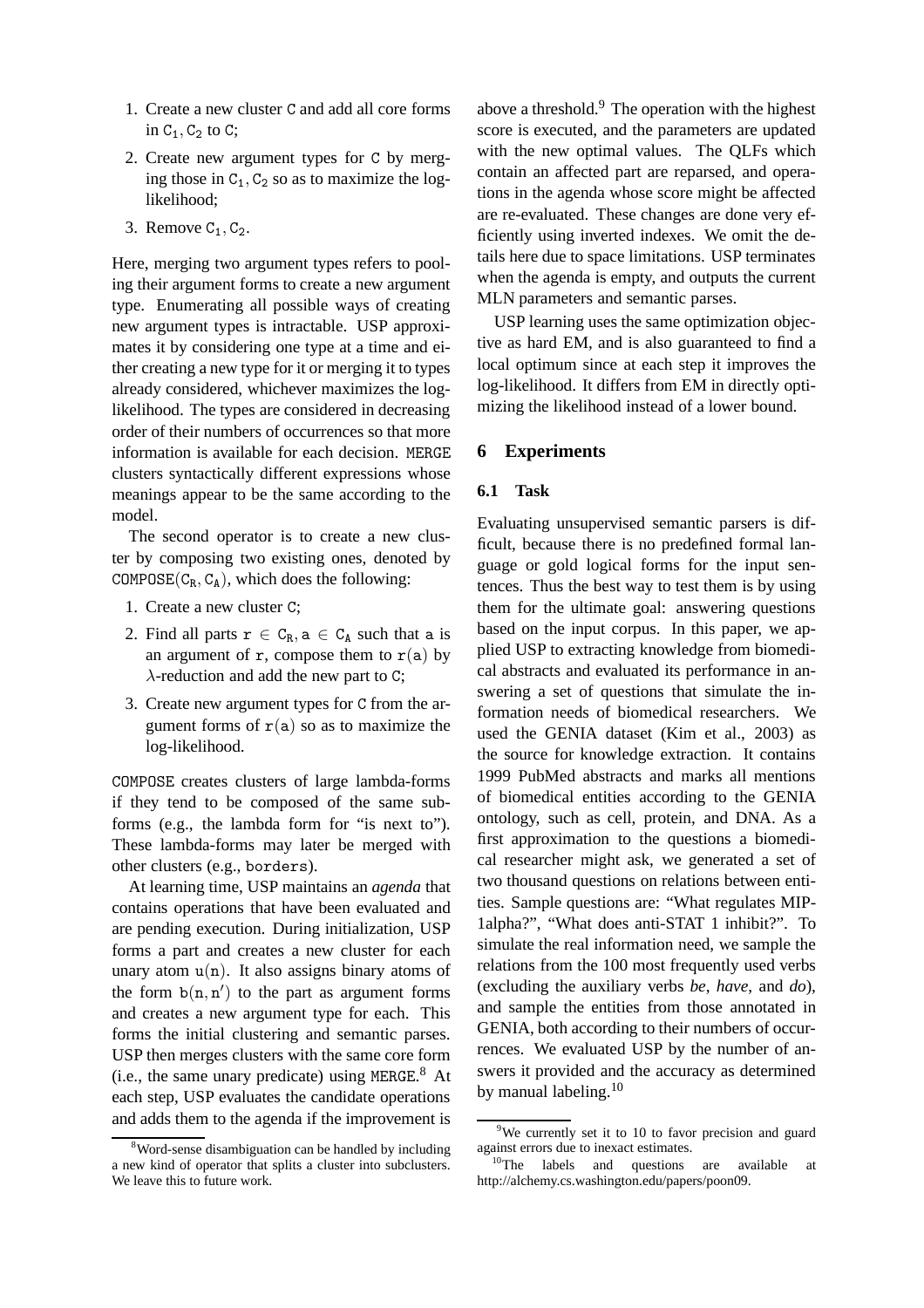## **6.2 Systems**

Since USP is the first unsupervised semantic parser, conducting a meaningful comparison of it with other systems is not straightforward. Standard question-answering (QA) benchmarks do not provide the most appropriate comparison, because they tend to simultaneously emphasize other aspects not directly related to semantic parsing. Moreover, most state-of-the-art QA systems use supervised learning in their key components and/or require domain-specific engineering efforts. The closest available system to USP in aims and capabilities is TextRunner (Banko et al., 2007), and we compare with it. TextRunner is the state-of-the-art system for open-domain information extraction; its goal is to extract knowledge from text without using supervised labels. Given that a central challenge to semantic parsing is resolving syntactic variations of the same meaning, we also compare with RESOLVER (Yates and Etzioni, 2009), a state-of-the-art unsupervised system based on TextRunner for jointly resolving entities and relations, and DIRT (Lin and Pantel, 2001), which resolves paraphrases of binary relations. Finally, we also compared to an informed baseline based on keyword matching.

**Keyword:** We consider a baseline system based on keyword matching. The question substring containing the verb and the available argument is directly matched with the input text, ignoring case and morphology. We consider two ways to derive the answer given a match. The first one (**KW**) simply returns the rest of sentence on the other side of the verb. The second one (**KW-SYN**) is informed by syntax: the answer is extracted from the subject or object of the verb, depending on the question. If the verb does not contain the expected argument, the sentence is ignored.

**TextRunner:** TextRunner inputs text and outputs relational triples in the form  $(R, A_1, A_2)$ , where R is the relation string, and  $A_1$ ,  $A_2$  the argument strings. Given a triple and a question, we first match their relation strings, and then match the strings for the argument that is present in the question. If both match, we return the other argument string in the triple as an answer. We report results when exact match is used (**TR-EXACT**), or when the triple string can contain the question one as a substring (**TR-SUB**).

**RESOLVER:** RESOLVER (Yates and Etzioni, 2009) inputs TextRunner triples and collectively resolves coreferent relation and argument strings. On the GENIA data, using the default parameters, RESOLVER produces only a few trivial relation clusters and no argument clusters. This is not surprising, since RESOLVER assumes high redundancy in the data, and will discard any strings with fewer than 25 extractions. For a fair comparison, we also ran RESOLVER using all extractions, and manually tuned the parameters based on eyeballing of clustering quality. The best result was obtained with 25 rounds of execution and with the entity multiple set to 200 (the default is 30). To answer questions, the only difference from TextRunner is that a question string can match any string in its cluster. As in TextRunner, we report results for both exact match (**RS-EXACT**) and substring (**RS-SUB**).

**DIRT:** The DIRT system inputs a path and returns a set of similar paths. To use DIRT in question answering, we queried it to obtain similar paths for the relation of the question, and used these paths while matching sentences. We first used MINIPAR (Lin, 1998) to parse input text using the same dependencies as DIRT. To determine a match, we first check if the sentence contains the question path or one of its DIRT paths. If so, and if the available argument slot in the question is contained in the one in the sentence, it is a match, and we return the other argument slot from the sentence if it is present. Ideally, a fair comparison will require running DIRT on the GENIA text, but we were not able to obtain the source code. We thus resorted to using the latest DIRT database released by the author, which contains paths extracted from a large corpus with more than 1GB of text. This puts DIRT in a very advantageous position compared with other systems. In our experiments, we used the top three similar paths, as including more results in very low precision.

**USP:** We built a system for knowledge extraction and question answering on top of USP. It generated Stanford dependencies (de Marneffe et al., 2006) from the input text using the Stanford parser, and then fed these to USP-Learn $^{11}$ , which produced an MLN with learned weights and the MAP semantic parses of the input sentences. These MAP parses formed our knowledge base (KB). To answer questions, the system first parses the questions<sup>12</sup> using USP-Parse with the

 $11\alpha$  and  $\beta$  are set to  $-5$  and  $-10$ .

 $12$ The question slot is replaced by a dummy word.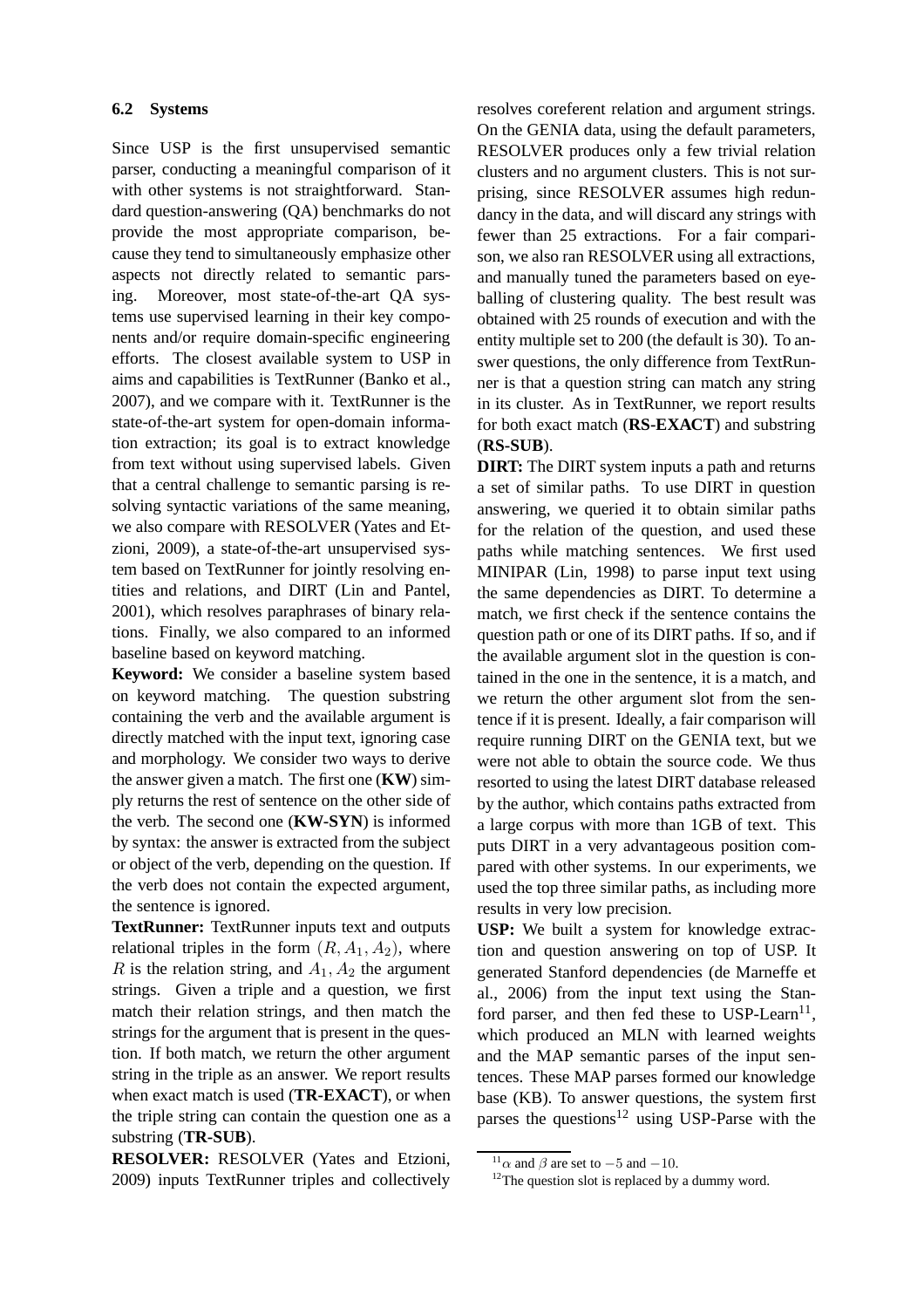|                 | # Total | # Correct | Accuracy |
|-----------------|---------|-----------|----------|
| <b>KW</b>       | 150     | 67        | 45%      |
| <b>KW-SYN</b>   | 87      | 67        | 77%      |
| TR-EXACT        | 29      | 23        | 79%      |
| TR-SUB          | 152     | 81        | 53%      |
| <b>RS-EXACT</b> | 53      | 24        | 45%      |
| <b>RS-SUB</b>   | 196     | 81        | 41%      |
| <b>DIRT</b>     | 159     | 94        | 59%      |
| <b>USP</b>      | 334     | 295       | 88%      |

Table 1: Comparison of question answering results on the GENIA dataset.

learned MLN, and then matches the question parse to parses in the KB by testing subsumption (i.e., a question parse matches a KB one iff the former is subsumed by the latter). When a match occurs, our system then looks for arguments of type in accordance with the question. For example, if the question is "What regulates MIP-1alpha?", it searches for the argument type of the relation that contains the argument form "nsubj" for subject. If such an argument exists for the relation part, it will be returned as the answer.

## **6.3 Results**

Table 1 shows the results for all systems. USP extracted the highest number of answers, almost doubling that of the second highest (RS-SUB). It obtained the highest accuracy at 88%, and the number of correct answers it extracted is three times that of the second highest system. The informed baseline (KW-SYN) did surprisingly well compared to systems other than USP, in terms of accuracy and number of correct answers. TextRunner achieved good accuracy when exact match is used (TR-EXACT), but only obtained a fraction of the answers compared to USP. With substring match, its recall substantially improved, but precision dropped more than 20 points. RE-SOLVER improved the number of extracted answers by sanctioning more matches based on the clusters it generated. However, most of those additional answers are incorrect due to wrong clustering. DIRT obtained the second highest number of correct answers, but its precision is quite low because the similar paths contain many errors.

#### **6.4 Qualitative Analysis**

Manual inspection shows that USP is able to resolve many nontrivial syntactic variations without user supervision. It consistently resolves the syntactic difference between active and passive voices. It successfully identifies many distinct argument forms that mean the same (e.g., "X stimulates  $Y'' \approx "Y$  is stimulated with X", "expression of  $X'' \approx "X$  expression"). It also resolves many nouns correctly and forms meaningful groups of relations. Here are some sample clusters in core forms:

{investigate, examine, evaluate, analyze, study, assay}

{diminish, reduce, decrease, attenuate}

{synthesis, production, secretion, release}

{dramatically, substantially, significantly}

An example question-answer pair, together with the source sentence, is shown below:

**Q:** What does IL-13 enhance?

**A:** The 12-lipoxygenase activity of murine macrophages.

**Sentence:** The data presented here indicate that (1) the 12-lipoxygenase activity of murine macrophages is upregulated in vitro and in vivo by IL-4 and/or IL-13,  $\ldots$ 

## **7 Conclusion**

This paper introduces the first unsupervised approach to learning semantic parsers. Our USP system is based on Markov logic, and recursively clusters expressions to abstract away syntactic variations of the same meaning. We have successfully applied USP to extracting a knowledge base from biomedical text and answering questions based on it.

Directions for future work include: better handling of antonyms, subsumption relations among expressions, quantifier scoping, more complex lambda forms, etc.; use of context and discourse to aid expression clustering and semantic parsing; more efficient learning and inference; application to larger corpora; etc.

#### **8 Acknowledgements**

We thank the anonymous reviewers for their comments. This research was partly funded by ARO grant W911NF-08-1- 0242, DARPA contracts FA8750-05-2-0283, FA8750-07-D-0185, HR0011-06-C-0025, HR0011-07-C-0060 and NBCH-D030010, NSF grants IIS-0534881 and IIS-0803481, and ONR grant N00014-08-1-0670. The views and conclusions contained in this document are those of the authors and should not be interpreted as necessarily representing the official policies, either expressed or implied, of ARO, DARPA, NSF, ONR, or the United States Government.